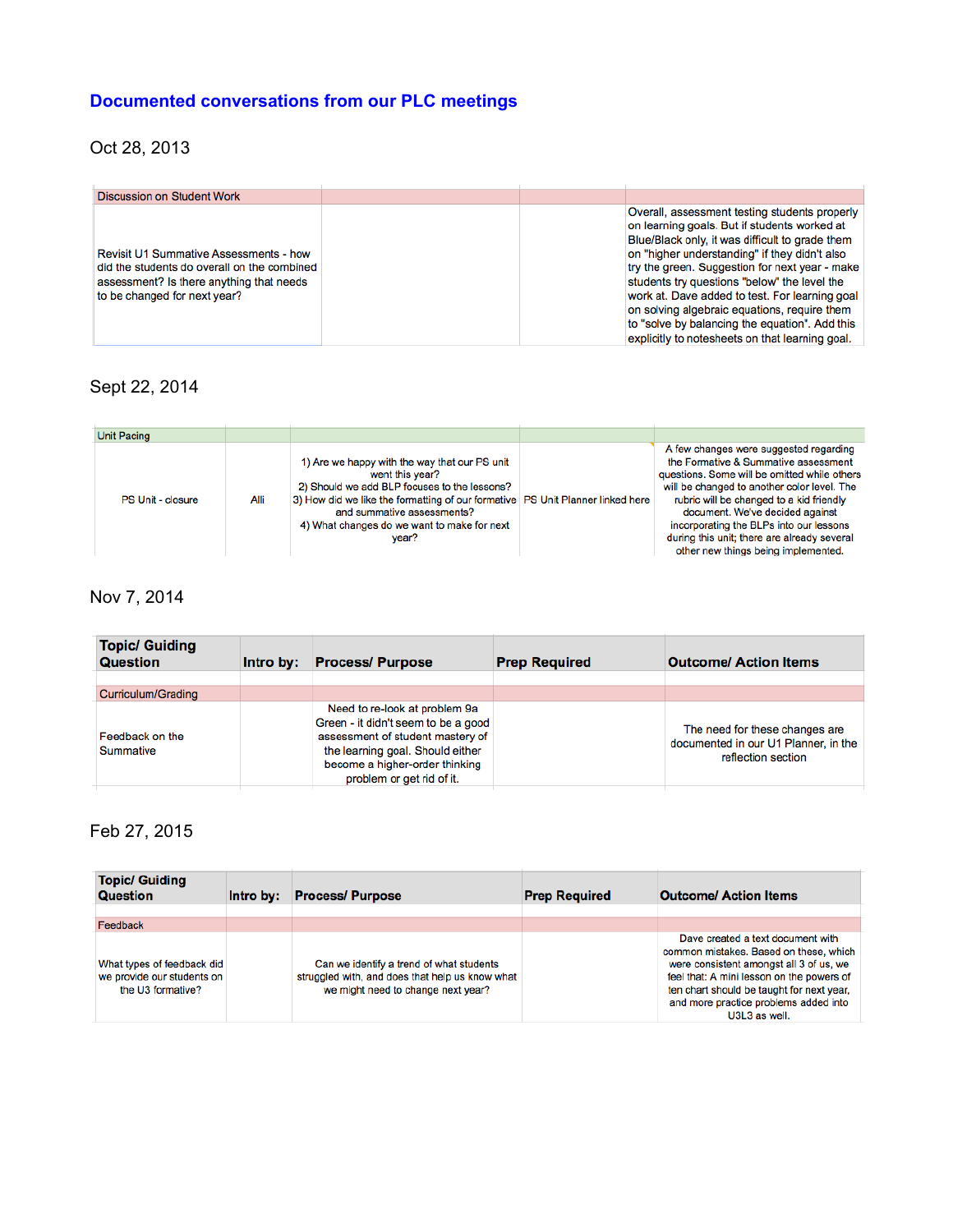#### **Notes made when grading formative assessments to review with the students**

#### **Unit 0 (problem solving) Formative:**

- Color choice is key if a problem is too hard, DO ANOTHER LEVEL!!!
- Understand
	- Highlight key words
- Plan
	- Check document from Moodle for examples of the strategies
- **Solve** 
	- Show all work, clearly and in an organized fashion!!
	- Answer with a sentence and a "box" around it
	- Did you circle the strategy that you actually used?
	- Clock chimes look for patterns (esp. of 13)
- Check
	- Seems reasonable
	- Correct units
	- Show the check!!

#### **Unit 1 (Number Sense and Algebraic Thinking) Formative:**

- $\bullet$  #2 blue 8^0 is not 8x0
- $\bullet$  #5 (all) show all steps to solve, keeping the equation intact (keeping the = sign in place)
- #6 (all) following directions write the numeric math problem
- #7 write out the multiplication symbol: 211 does NOT mean 2x11
- $\bullet$  #8 If needed, keep your work as a fraction. Also, 4 R 3 is not necessarily the same as 4.3
- $\bullet$  #9/10 Label the value of the variable. E.g. c = 6. SHOW WHAT YOU DID TO BOTH SIDES!!!!
- #11 Write an EQUATION

#### **Unit 3 (Decimal Operations and Applications) Formative:**

- Write your final answer clearly (no "loops")
- Commas in #s bigger than 10,000
- Scientific notation don't change to standard notation!
- Monetary conversions UPSC
- $\bullet$  When multiplying, put the longer # on top
- Use the grids! 1 number in each box!!
- How many decimal places do you use for money?